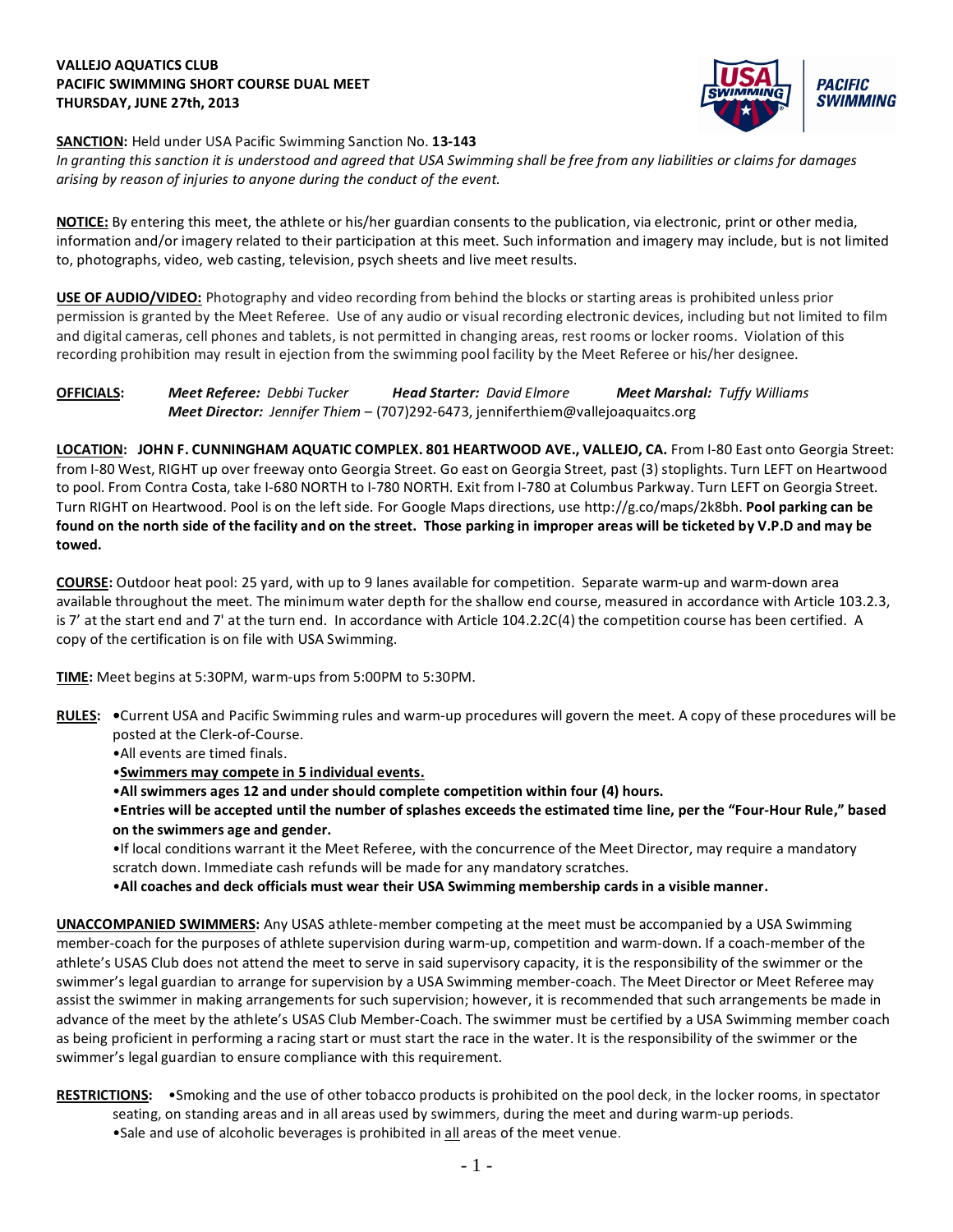•All shelters must be properly secured.

- •No glass containers are allowed in the meet venue.
- •No propane heater is permitted except for snack bar/meet operations.

•Except where venue facilities require otherwise, changing into or out of swimsuits other than in locker rooms or other designated areas is not appropriate and is strongly discouraged.

**ELIGIBILITY:** •Entries are limited to swimmers attached to, or in training with, VJO or QUIK.

•Swimmers must be current members of USA-S and enter their name and registration number on the meet entry card as they are shown on their Registration Card. If this is not done, it may be difficult to match the swimmer with the registration and times database. The meet host must check all swimmer registrations against the SWIMS database and if not found to be registered, the Meet Director shall accept the registration at the meet (a \$10 surcharge will be added to the regular registration fee).

•Duplicate registrations will be refunded by mail.

•Entries with **"NO TIME" will be accepted.**

•Entry times submitted for this meet will be checked against a computer database and may be changed in accordance with Pacific Swimming Entry Time Verification Procedures.

•The swimmer's age will be the age of the swimmer on the first day of the meet.

**ENTRY FEES:** There are no entry fees for competitors.

**ENTRIES**: Entries must be on the attached consolidated entry form. Forms must be filled out completely and printed clearly with swimmers best time. Entries must be entered using the current Pacific Swimming times. Entries must be turned into your coach by 7:30pm Wednesday June  $26^{th}$ . No late entries will be accepted.

**CHECK-IN:** The meet will be deck seeded. Swimmers must check-in at the Clerk-of-Course. Close of check-in for all events shall be no more than 60 minutes before the estimated time of the start of the first heat of the event. No event shall be closed more than 30 minutes before the scheduled start of the session. Swimmers who do not check in will not be allowed to compete in the event.

**SCRATCHES:** Any swimmers not reporting for or competing in an individual timed final event shall not be penalized.

**AWARDS:** None

**ADMISSION:** Free. Programs will be posted in multiple areas around the pool.

**REFRESHMENTS:** There will be no snack bar available.

**MISCELLANEOUS:** No overnight parking is allowed. Facilities will not be provided after meet hours.

**EVENTS:**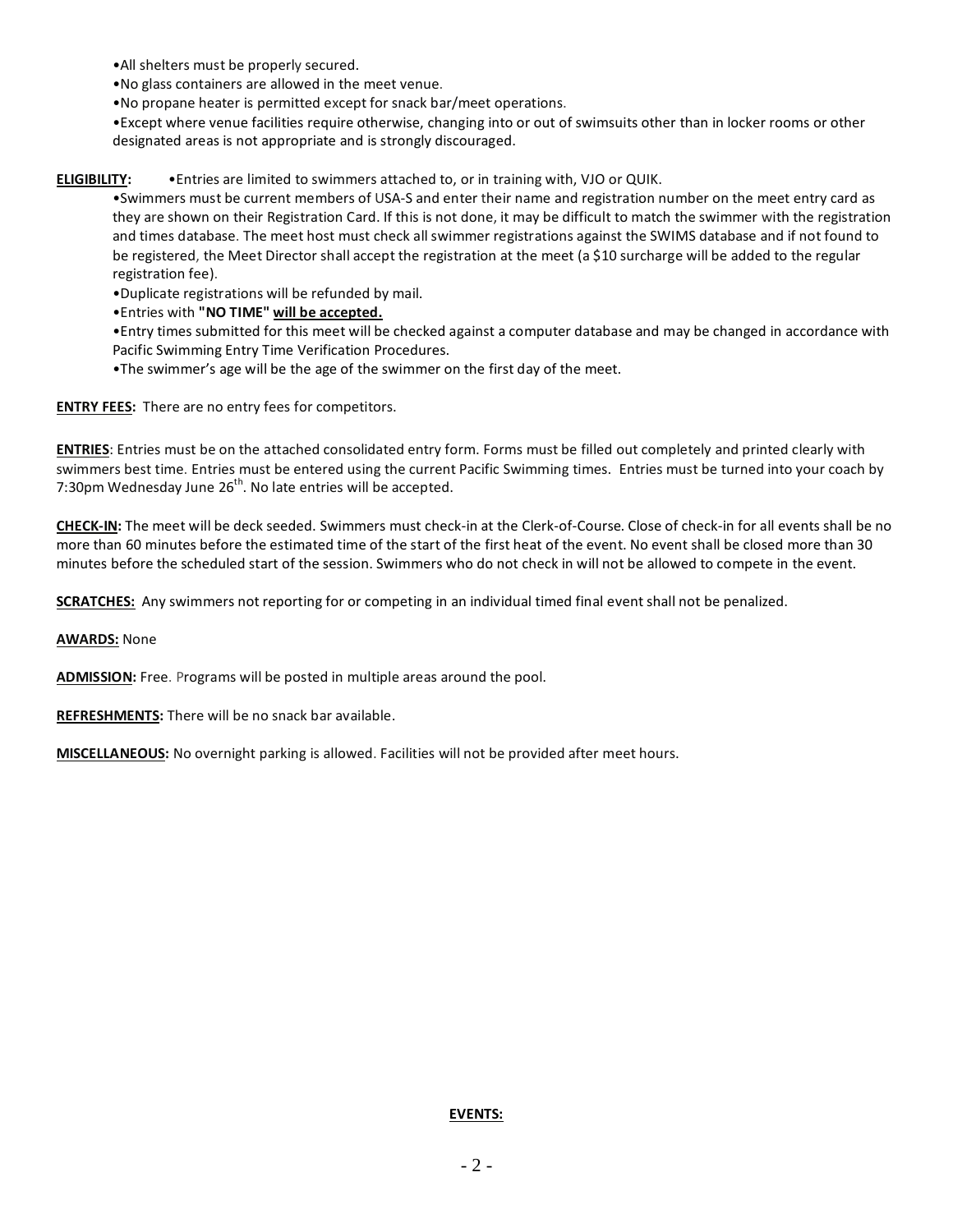| <b>WOMEN</b> | <b>EVENT</b>       | <b>MEN</b>     |  |  |
|--------------|--------------------|----------------|--|--|
| 1            | 8-Under 25 Free    | $\overline{2}$ |  |  |
| 3            | 9-10 50 Free       | 4              |  |  |
| 5            | 11-12 50 Free      | 6              |  |  |
| 7            | 13-Over 100 Free   | 8              |  |  |
| 9            | 8-Under 25 Breast  | 10             |  |  |
| 11           | 9-10 50 Breast     | 12             |  |  |
| 13           | 11-12 50 Breast    | 14             |  |  |
| 15           | 13-Over 100 Breast | 16             |  |  |
| 17           | 8-Under 25 Back    | 18             |  |  |
| 19           | 9-10 50 Back       | 20             |  |  |
| 21           | 11-12 50 Back      | 22             |  |  |
| 23           | 13-Over 100 Back   | 24             |  |  |
| 25           | 8-Under 25 Fly     | 26             |  |  |
| 27           | 9-10 50 Fly        | 28             |  |  |
| 29           | 11-12 50 Fly       | 30             |  |  |
| 31           | 13-Over 100 Fly    | 32             |  |  |
| 33           | 9-Over 200 Free    | 34             |  |  |
| 35           | 9-Over 200 Breast  | 36             |  |  |
| 37           | 9-Over 200 Back    | 38             |  |  |
| 39           | 9-Over 200 Fly     | 40             |  |  |
| 41           | 9-Over 200 IM      | 42             |  |  |